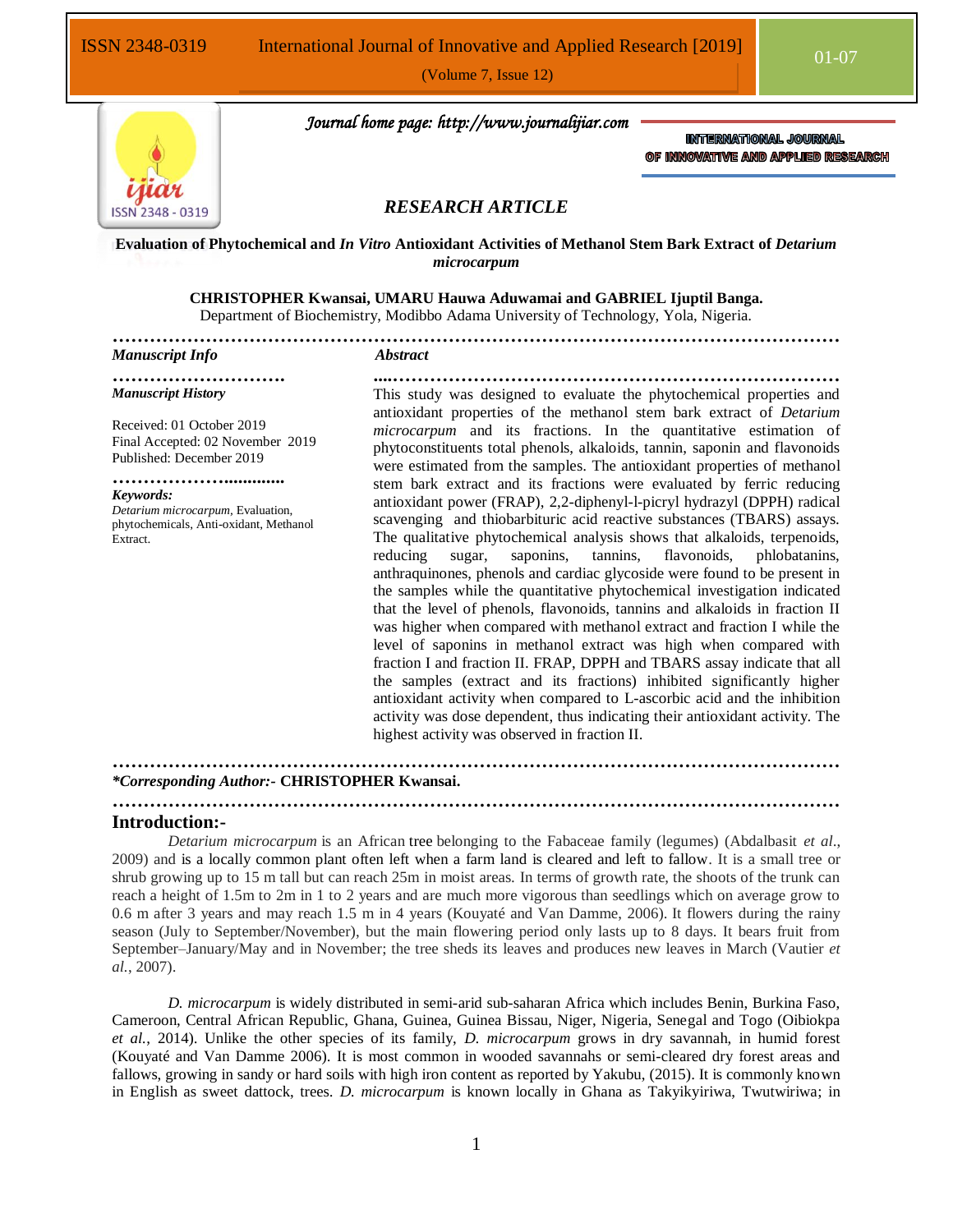Senegal as Kpagra, Kpayhga; in Nigeria Taura, (Hausa): Ofo, (Igbo): Ogbogbo, (Yoruba): Gungorochi, (Nupe): Ejiji (Igala) Konkehi, (Fulfulde): Galapo, (Kanuri): Agashidam, Tiv as reported by Yakubu, (2015).

*D. microcarpum* is classified as a major African medicinal plant. Many scholars observed the following medicinal uses of *D microcarpum*: Leaves, bark and roots as infusions or decoctions are use for treatment of rheumatism, venereal disease, urogenital infections, haemorrhoids, caries, biliousness, stomache-ache, intestinal worms, diarrhoea, dysentry, malaria, leprosy and impotence. The powdered bark decoction is used for treatment of headache, sore throat, back pain, painful menstruation, measles, nocturia, hypertension, itch, and tiredness. Decoction of leaves or roots is also used for treatment of paralysis, meningitis, tiredness, cramps, difficult delivery, fainting and convulsion (Abreu et al., 1998, 1999; Abreu and Relva, 2002; Kouyaté and Van Damme, 2006; Akah *et al*., 2012)

In view of this, we have evaluated the phytochemical properties and Antioxidant properties of the methanol stem bark extract of *D. microcarpum* and its fractions.

### **Materials and Methods:-**

#### **Equipments**

Spectrophotometer (SS1-1104, England) Weighing balance (BL5002, Water Bath (KW-1000DB, Moment West Germany), Robert Riele photometer (5010+Germany), funance, dry air oven (Gallenhamp oven 300 series plus).

#### **Chemicals**

Alcoholic potassium hydroxide solution, phenolphthalein indicator solution, (BDH Indusries Ltd, India); Ferric Reducing Antioxidant Power (FRAP) Assay Kit, 2,4-dinitrophenylhadrazine, DNPH colour reagent, (AGAPE IVD Switzerland). All other chemicals used were of analytical grade.

#### **Plant Materials**

The plant material of *D. microcarpum* was collected in the month of October/November, at Girei local Government area of Adamawa State which lies on geographical location 9° 21'53.19''North and 12° 33'28.33''East Google earth (2014). It was authenticated by a botanist in the Department of Biological Sciences, Modibbo Adama University of Technology, Yola, Adamawa State.

#### **Preparation of Plant Extract**

The collected plant materials were washed sliced and completely shade dry. The dried materials was ground into fine powder and used for extraction. The powdered of plant material *D. microcarpum* (200 g) was extracted with methanol 1 litre in an air tight clean flat bottomed container for 48 hours at room temperature with occasional stirring and shaking (Trease and Evans, 2002). The methanol extract was filtered first through a fresh cotton plug and then through a whatman filters. The filtrate was evaporated to dryness in vacuo by a rotary evaporator at 40-50°C and the extract was kept in a well tight sterile bottle/container under refrigerated conditions until use. The fractionation (Solvent-solvent partitioning) was used as designed and described by Kupchan and Tsou, (1973) as modified by Wagenen *et al.*, (1993).

#### **Qualitative Phytochemical Analysis**

The methanol stem bark extracts of *D. microcarpum* and its fractions were analyzed for the presence of alkaloids, terpenoids, reducing sugars, Saponins, tannins, Flavonoids, Phlobatannis, steroids, anthraquinone and phenols using the methods of Harborne, (1973); Sofowora, (1993) and Trease and Evans, (2002).

#### **Quantitative Phytochemical Analysis Determination of Total Flavonoids**

The total flavonoids content was determined using the method of Chang *et al.*, (2002)

#### **Determination of Total Tannins**

The total tannin content was determined using the method of Schanderl, (1970).

#### **Determination of Total Phenols**

The total phenolic content was determined using the method of McDonald *et al*., (2001).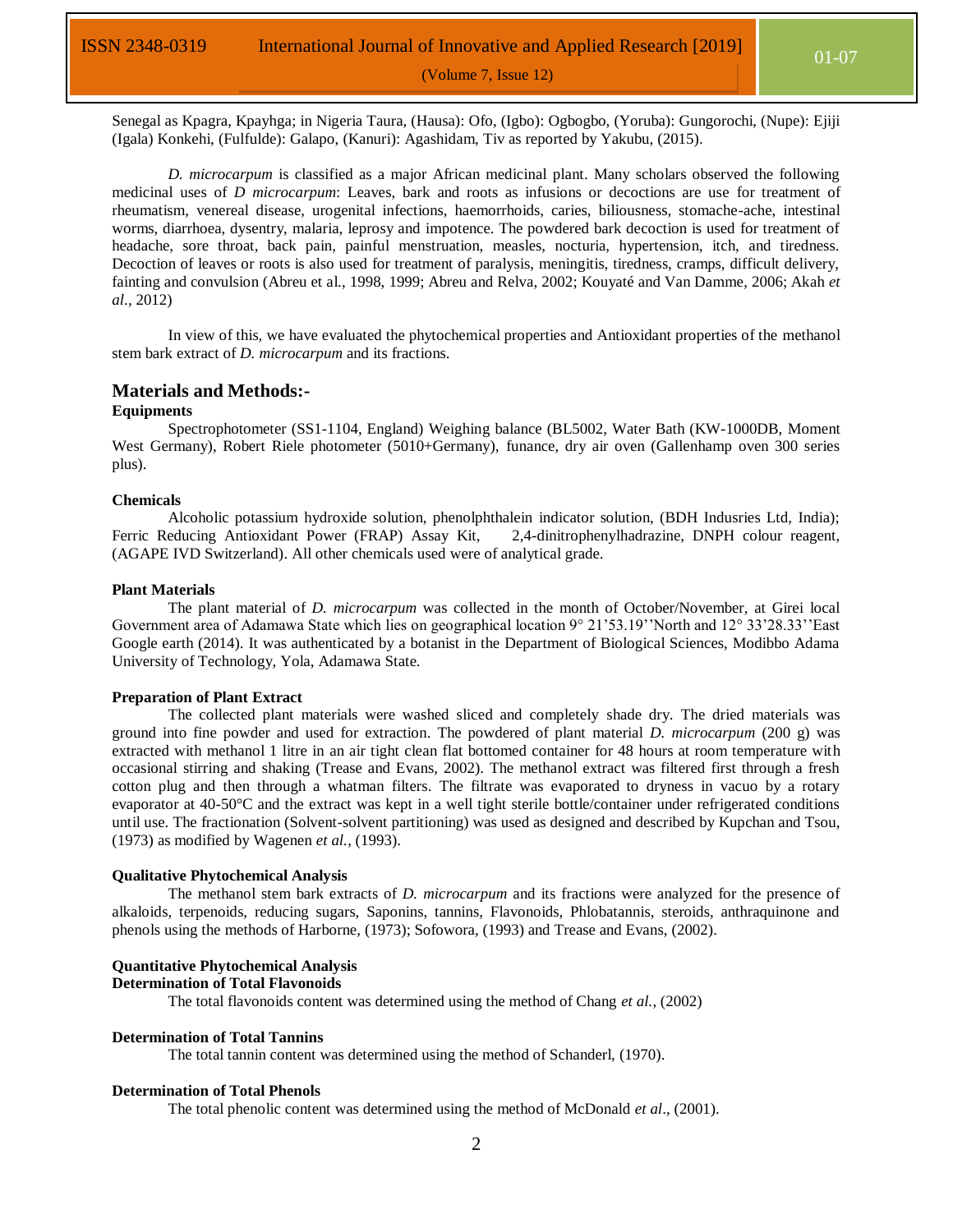### **Determination of Total Alkaloids**

The total alkaloids content was determined using the method of Shamsa *et al.*, (2008).

#### **Determination of Total Saponins Content**

The total saponins content was determined using the method described by Edeoga *et al.,* (2005).

#### **Determination of in vitro Antioxidant Activities**

The quantitative antioxidant activity of methanol stem bark extract/fractions were determined using FRAP assay, DPPH assay and TBARS assay.

#### **FRAP Assay**

The antioxidants activities of the methanol stem bark extract/fractions were estimated using FRAP assay method as described by Sutharsingh *et al.*, (2011).

#### **DPPH Assay**

The antioxidant activity of methanol stem bark extract/fractions was estimated using the DPPH radical scavenging assay as described by Sutharsingh *et al.*, (2011).

#### **TBARS Assay**

The quantitative antioxidant activities (TBARS Assay) of methanol stem bark extract/fractions were determined using the method of Sutharsingh *et al.*, (2011).

#### **Statistical Methods:-**

The results of replicate experiment were represented as Mean value ± standard error of mean (SEM). Statistical analysis was done using Statistical Package for Social Sciences (SPSS) version 24.0 (SPSS, Incorporation Chicago Illinois, USA). Differences between and within the group means were analyzed using One-way Analysis of Variance (ANOVA) followed by Duncan's Multiple Range Test (MRT) for the post-hoc treatment. The results were considered statistically significant at  $p<0.05$ .

#### **Results:-**

**Table 1:**-Qualitative Phytochemical Screening of Methanol Extract and Fractions of *D. microcarpum.*

| Phytochemicals     | <b>Methanol Extract</b> | <b>Fraction I</b> | <b>Fraction II</b> |  |
|--------------------|-------------------------|-------------------|--------------------|--|
| Alkaloids          |                         | $^+$              | ┿                  |  |
| Terpenoids         |                         |                   |                    |  |
| Reducing sugars    |                         |                   |                    |  |
| Saponins           |                         |                   |                    |  |
| Tannins            |                         |                   |                    |  |
| Flavonoids         |                         |                   |                    |  |
| Phlobatannis       |                         |                   |                    |  |
| Steroids           |                         |                   |                    |  |
| Anthraquinone      |                         |                   |                    |  |
| Phenols            |                         |                   |                    |  |
| Cardiac Glycosides |                         |                   |                    |  |

**Key:** 

**Table 2:**-Quantitative Phytochemical Contents of Methanol Extract and Fractions of *D. microcarpum*.

| <b>Phytochemicals</b>                    | <b>Methanol Extract</b> | <b>Fraction I</b>          | <b>Fraction II</b>      |  |
|------------------------------------------|-------------------------|----------------------------|-------------------------|--|
| Alkaloids $(mg/100g)$                    | $302.67 \pm 0.58$       | $188.00 \pm 1.00^{\rm b}$  | $366.00 \pm 1.00^a$     |  |
| Saponins $(mg/100g)$                     | $0.89 \pm 0.01^a$       | $0.86 \pm 0.01$            | $0.81 \pm 0.00^{\rm b}$ |  |
| Tannins $(mg/100g)$                      | $4.35 \pm 0.00$         | $3.95 \pm 0.01^{\rm b}$    | $4.50 \pm 0.10^a$       |  |
| Flavonoids (mg/100g) $2.60 \pm 0.10^{6}$ |                         | $2.81 \pm 0.10$            | $2.90 \pm 0.10^a$       |  |
| Phenols $(mg/100g)$                      | $1372.00 \pm 1.00$      | $1314.00 \pm 1.00^{\rm b}$ | $1430 \pm 2.00^a$       |  |

Values are Mean  $\pm$  SEM for three determinations

 $+$  = Present

 $-$  = Absent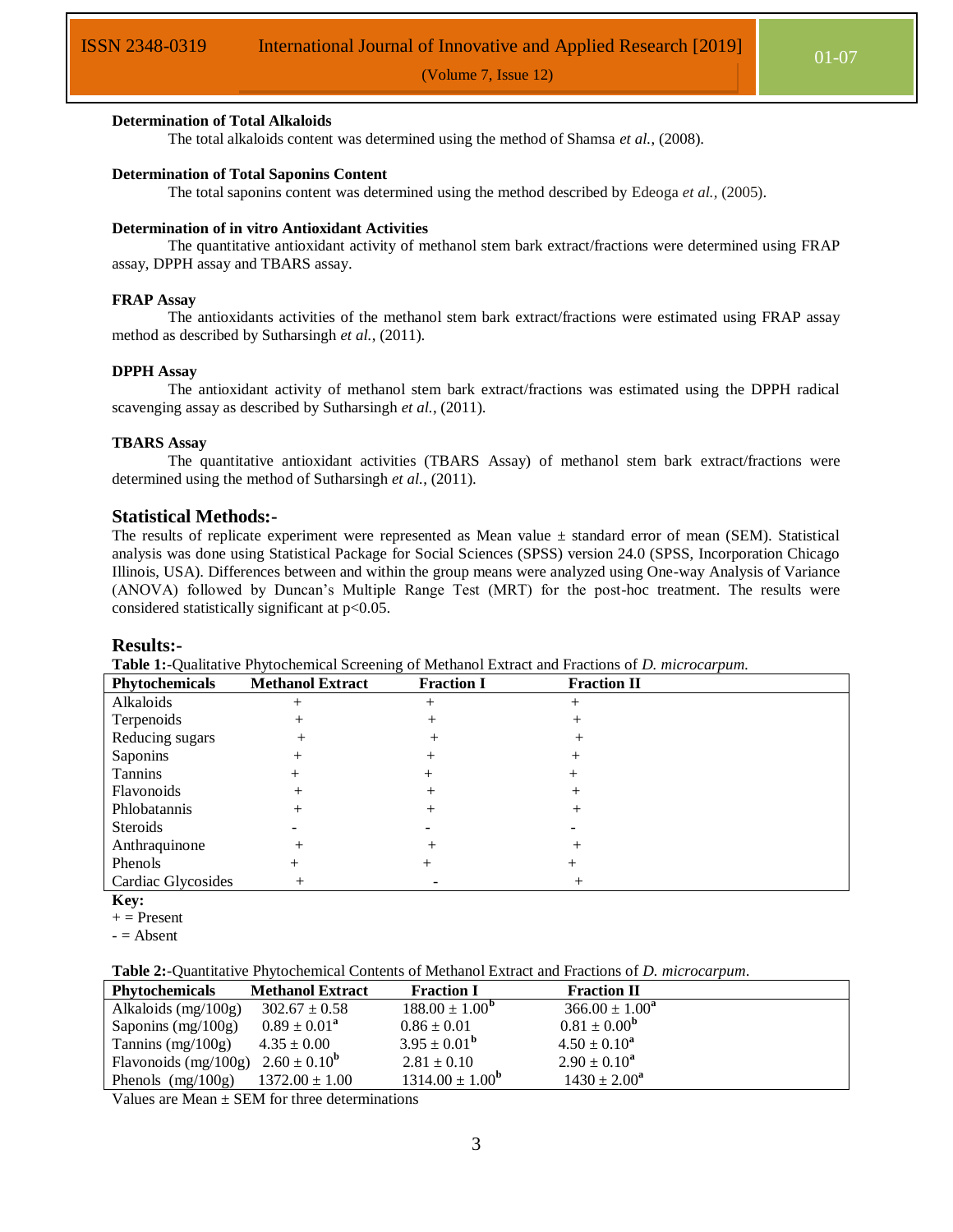**<sup>a</sup>**Significantly (p<0.05) higher compared to the values in each row

<sup>b</sup> Significantly ( $p$ <0.05) lower compared to the values in each row

| Tractions of <i>D. microcarpum</i> Stein Bark. |                          |                          |                          |                   |  |
|------------------------------------------------|--------------------------|--------------------------|--------------------------|-------------------|--|
| Conc. $(mg/ml)$                                | ME.                      | FІ                       | F II                     | <b>ASCO. ACID</b> |  |
| 20                                             | $27.95 \pm 0.01^{\rm b}$ | $56.01 \pm 0.15^a$       | $36.45 \pm 0.38$         | $88.79 \pm 0.13$  |  |
| 40                                             | $37.25 \pm 0.13^{\rm b}$ | $58.68 \pm 013$          | $61.85 \pm 0.26^{\circ}$ | $89.87 \pm 0.11$  |  |
| 60                                             | $56.59 \pm 0.06^{\rm b}$ | $59.22 \pm 0.24$         | $79.15 \pm 0.00^a$       | $91.69 \pm 0.17$  |  |
| 80                                             | $70.80 \pm 0.08^{\rm b}$ | $73.14 \pm 0.17$         | $83.95 \pm 0.19^a$       | $92.89 \pm 0.95$  |  |
| 100                                            | $79.80 \pm 0.25$         | $77.64 \pm 0.06^{\rm b}$ | $89.46 \pm 0.17^a$       | $93.20 \pm 1.46$  |  |
| $IC_{50}$                                      | 63.25                    | 59.69                    | 57.03                    | 40.18             |  |

**Table 3:**-Percentage (%) inhibition of Ferric Reducing Antioxidant Power (FRAP) of Methanol Extract and Fractions of *D. microcarpum* Stem Bark.

Values are Mean  $\pm$  SEM for three determinations

1. Significantly  $(p<0.05)$  higher compared to the test samples at the same concentration

2. Significantly lower to other samples at same concentration

**Key**: Asco. Acid= L-ascorbic acid, ME = Methanol Extract, F I = Fraction I and F II = Fraction II

**Table 4:**-DPPH Radical Scavenging Activity (% Inhibition) of Methanol Extract and Fractions of *D. microcarpum* Stem Bark.

| Conc. $(mg/ml)$ | MЕ                       |                          | F II                  | <b>ASCO. ACID</b>  |
|-----------------|--------------------------|--------------------------|-----------------------|--------------------|
| 20              | $20.13 \pm 0.01^{\circ}$ | $29.58 \pm 0.02$         | $48.91 \pm 0.01^a$    | $52.40 \pm 0.01$   |
| 40              | $30.81 \pm 0.01^{\circ}$ | $58.23 \pm 0.02^{\rm b}$ | $75.61 \pm 0.01^{ab}$ | $55.93 \pm 0.01$   |
| 60              | $54.75 \pm 0.03^{\circ}$ | $70.69 \pm 0.01^{\rm b}$ | $83.87 \pm 0.01^{ab}$ | $58.10 \pm 0.01$   |
| 80              | $68.19 \pm 0.01^{\rm b}$ | $77.88 \pm 0.01^{\rm b}$ | $86.77 \pm 0.02^{ab}$ | $61.11 \pm 0.01^c$ |
| 100             | $77.59 \pm 0.02^{\rm b}$ | $82.15 \pm 0.01^{\rm b}$ | $90.12 \pm 0.02^{ab}$ | $64.76 \pm 0.06^c$ |
| $IC_{50}$       | 60.66                    | 50.91                    | 44.01                 | 60.64              |

Values are Mean  $\pm$  SEM for three determinations

1. Significantly  $(p<0.05)$  higher compared to the test samples at the same concentration

2. Significantly ( $p<0.05$ ) higher compared to L-Ascorbic acid

3. Significantly lower to other samples at same concentration

**Key**: Asco. Acid= L-ascorbic acid, ME = Methanol Extract, F I = Fraction I and F II = Fraction II

| Table 5:-Percentage (%) Inhibitions of Thiobarbituric Acid Reactive Substances (TBARS) of Methanol Extract and |
|----------------------------------------------------------------------------------------------------------------|
| Fractions of <i>D. microcarpum</i> Stem Bark.                                                                  |

| Conc. $(mg/ml)$ | ME                       | F I                      | F II                     | ASCO. ACID       |
|-----------------|--------------------------|--------------------------|--------------------------|------------------|
| 20              | $61.70 \pm 0.02^{\rm b}$ | $63.14 \pm 0.04$         | $74.76 \pm 0.03^{\rm a}$ | $84.17 \pm 0.02$ |
| 40              | $71.53 \pm 0.03$         | $64.46 \pm 0.06^{\rm b}$ | $80.18 \pm 0.06^{\circ}$ | $87.76 \pm 0.06$ |
| 60              | $72.44 \pm 0.02$         | $67.83 \pm 0.03^{\rm b}$ | $83.27 \pm 0.03^{\circ}$ | $88.79 \pm 0.03$ |
| 80              | $73.14 \pm 0.04$         | $72.26 \pm 0.03^{\rm b}$ | $85.31 \pm 0.03^{\circ}$ | $89.80 \pm 0.05$ |
| 100             | $75.63 \pm 0.03$         | $72.49 \pm 0.01^{\rm b}$ | $85.45 \pm 0.05^{\circ}$ | $90.47 \pm 0.03$ |
| $IC_{50}$       | 50.31                    | 52.53                    | 43.88                    | 42.63            |

Values are Mean  $\pm$  SEM for three determinations

1. Significantly  $(p<0.05)$  higher compared to the test samples at the same concentration

Significantly lower to other samples at same concentration

**Key**: Asco. Acid= L-ascorbic acid, ME = Methanol Extract, F I = Fraction I and F II = Fraction II

#### **Discussion:-**

Phytochemicals are biologically active, naturally occurring chemical compounds found in plants, which protect plant cells from environmental hazards such as pollution, stress, drought, UV exposure and pathogenic attack (Nyamai *et al*., 2016). These compounds are known as secondary plant metabolites and provide health benefits to humans. They are thought to act as synergistic agents, allowing nutrients to be used more efficiently by the body. Some of the beneficial roles of phytochemicals are low toxicity, low cost, easy availability and their biological properties such as antioxidant activities, antimicrobial effects, modulation of detoxification enzymes, stimulation of the immune system, decrease of platelet aggregation and modulation of hormone metabolism and antineoplastic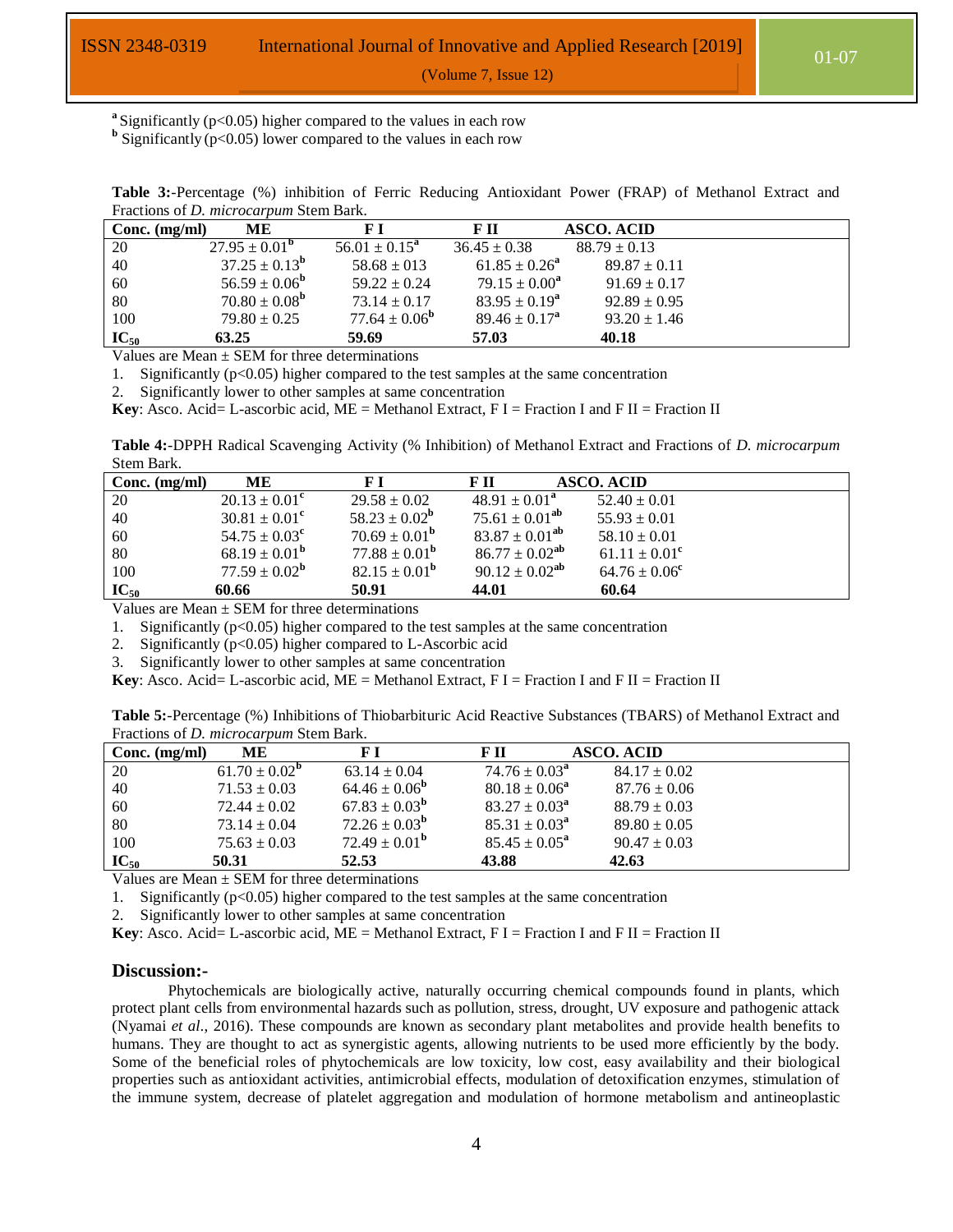properties (Andre *et al.*, 2010). Phytochemicals are not essential nutrients and are not required by the human body for sustaining life, but have important properties to prevent or to fight some common diseases (Holst and Williamson, 2008).

Phytochemical screening of methanol extract, fraction I and fraction II of *D. microcarpum* were carried out and the result revealed the presence of alkaloids, terpenoids, reducing sugar, saponins, tannins, flavonoids, phlobatanins, anthraquinones, phenols and cardiac glycoside. These results are in harmony with the previous reports by Yakubu, (2015), Reuben *et al*., (2016) all on stem bark of D. microcarpum.

The quantity or content of alkaloids, saponins, tannins, flavonoids and phenols were determined in methanol extract, fraction I and fraction II as indicated in table 2. The differences in the structure of phytochemical compounds also determine their solubility in solvents of different polarity as observed in this study. Therefore the type of extraction solvent as well as the isolation procedures may have a significant impact on the yield of extraction from the plant materials. It is well known that solvent polarity do play a key role in increasing phytochemicals solubility (Michiels *et al.*, 2012).

Antioxidants are chemicals that interact with and neutralize free radicals, thus preventing them from causing damage. Antioxidants are also known as "free radical scavengers." The body makes some of the antioxidants it uses to neutralize free radicals. These antioxidants are called endogenous antioxidants. However, the body relies on external (exogenous) sources, primarily the diet, to obtain the rest of the antioxidants it needs. These exogenous antioxidants are commonly called dietary antioxidants. Fruits, vegetables, and grains are rich sources of dietary antioxidants. Some dietary antioxidants are also available as dietary supplements (Bouayed and Bohn, 2010).

Antioxidant compounds like phenolic acids, polyphenols, tannins, saponins, alkaloids and flavonoids scavenge free radicals such as peroxide, hydroperoxide or lipid peroxyl and thus inhibit the oxidative mechanisms that lead to degenerative diseases (Ravi *et al*., 2018). Studies on the antioxidant activities of methanol extract of D. microcarpum stem bark and its fractions (fraction I and fraction II) showed that the plant exhibited high antioxidant activity when compared to L-ascorbic acid being a standard antioxidant.

The antioxidant activity of methanol extract, fraction I and fraction II of *D. microcarpum* stem bark using Ferric Reducing Antioxidant Power (FRAP) is as shown in Table 3. The half maximal inhibitory concentration  $(IC_{50})$  of methanol extract, fraction I, fraction II and L-ascorbic acid were found to be 63.25 mg/ml, 59.69 mg/ml, 57.03 mg/ml and 40.18mg/ml respectively. Fraction II exhibited high antioxidant activity than the methanol extract and fraction I. Fraction II has the most potent reducing power and thus, almost equivalent to ascorbic acid.

The antioxidant activity of methanol extract, fraction I and fraction II of *D. microcarpum* stem bark using DPPH radical scavenging activity is as shown in Table 4. The half maximal inhibitory concentration (IC<sub>50</sub>) of methanol extract, fraction I, fraction II and L-ascorbic acid were found to be 60.66 mg/ml, 50.91 mg/ml, 44.01 mg/ml and 60.64 mg/ml, respectively. Fraction II exhibited high antioxidant activity than methanol extract and fraction I. Fraction II shows profound reducing activity against stable free radicals and even more than the standard antioxidant used (L-ascorbic acid).

The antioxidant activity of methanol extract, fraction I and fraction II of *D. microcarpum* stem bark using Thiobarbituric Acid Reactive Substances (TBARS) is as shown in Table 5. The half maximal inhibitory concentration (IC<sub>50</sub>) of methanol extract, fraction I, fraction II and L-ascorbic acid were found to be 50.31 mg/ml, 52.53 mg/ml, 43.88 mg/ml and 42.63 mg/ml respectively. Fraction II exhibited high antioxidant activity than methanol extract and fraction I. It has potent reducing power and almost equivalent to L-ascorbic acid. The antioxidant activity has been attributed to various mechanisms such as prevention of chain initiation, the binding of transition metal ion catalysts, decomposition of peroxides, the prevention of continued hydrogen abstraction, the reductive capacity and radical scavenging and the reducing capacity of a compound may serve as a significant indicator of its potential antioxidant activity as reported by Sutharsingh *et al*., (2011).

#### **Conclusion:-**

It can be concluded that the extract and its fractions are good sources of antioxidant phytochemicals.

### **Acknowledgments:-**

The authors wish to acknowledge Professor D. Dahiru for his contribution in this study.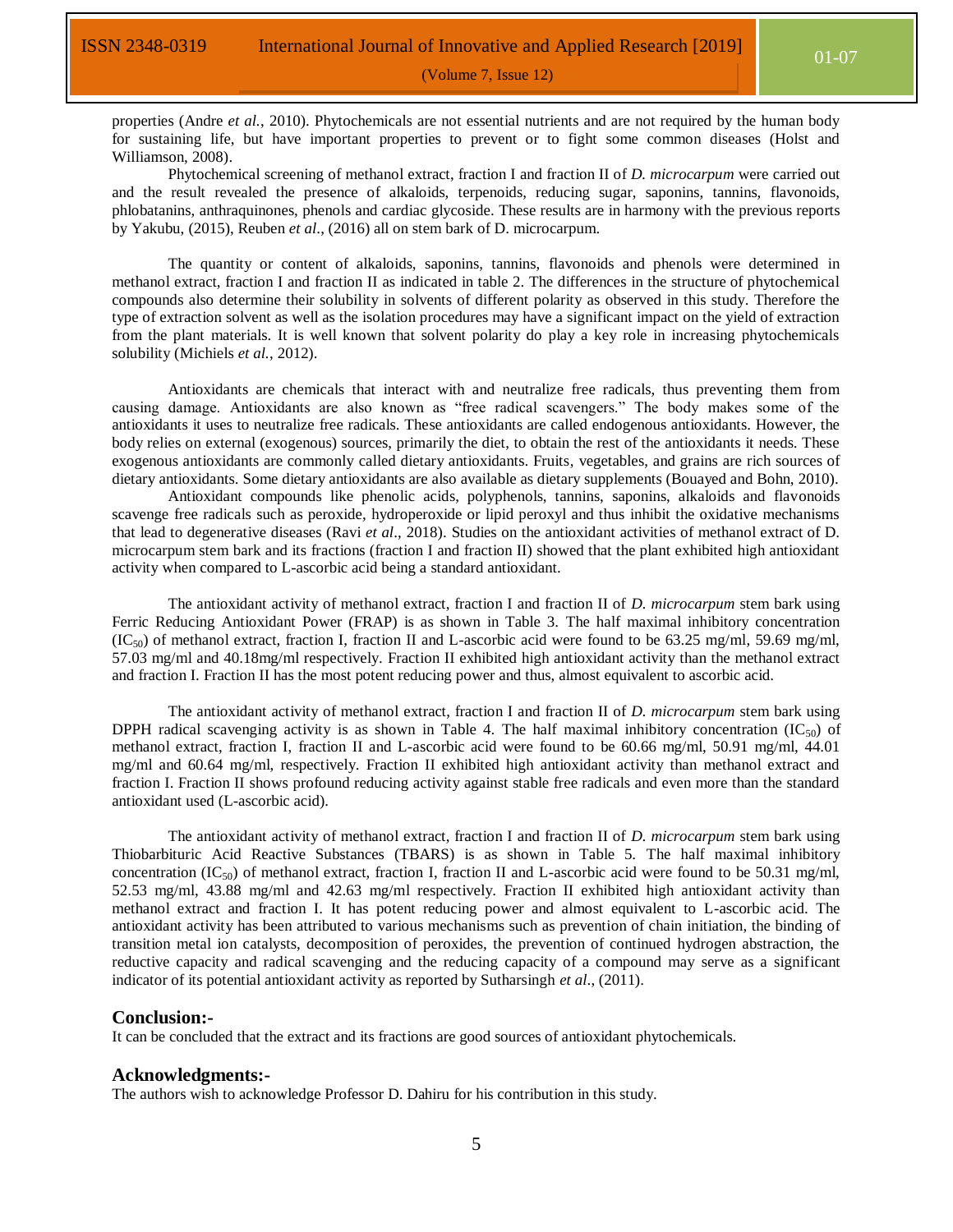#### **References:-**

- 1. Abdalbasit A. M., Mohamed E. S., Mirghani A. B. A. and Siddig I. A. (2009). *Detarium microcarpum* Guill and Perr fruit proximate chemical analysis and sensory characteristics of concentrated juice and jam. African Journal of Biotechnology. 8(17): 4217-4221.
- 2. Abreu P.M., Martins E.S., Kayser O., Bindseil K.U., Siems K., Seemann A., Frevert J. (1999). Antimicrobial, antitumor and antileischmania screening of medicinal plants from Guinea- Bissau. Phytomedicine. 6(3):187- 195.
- 3. Abreu P.M., Relva A. (2002). Carbohydrates from Detarium microcarpum bark extract. Carbohydrate Research. 337:1663-1666.
- 4. Abreu P.M., Rosa V.S., Araujo E.M., Canda A.B., Kayser O., Bindseil K.U., Siems K., Seemann A. (1998). Phytochemical analysis and antimicrobial evaluation of Detarium microcarpium bark extracts. Pharmaceutical and Pharmacologial Letters. 8(3):107- 109.
- 5. Akah P.A., C.S. Nworu, F.N. Mbaoji, I.A. Nwabunike, C.A. Onyeto (2012). Genus Detarium:Ethnomedicinal, phytochemical and pharmacological profile. Phytopharmacology 3(2): 367-375.
- 6. Andre C.M., Larondelle Y., Evers D. (2010). Dietary antioxidants and oxidative stress from a human and plant perspective: a review. Current Nutrition and Food Science. 6(1):2- 12.
- 7. Bouayed, J., and Bohn, T., (2010). Exogenous antioxidants—double-edged swords in cellular redox state: health beneficial effects at physiologic doses versus deleterious effects at high doses. Oxidative Medicine and Cellular Longevity Journal 3(4): 228-237.
- 8. Chang C.C., Yang M.H., Wen H.M., Chern J.C. (2002). Estimation of total flavonoid content in propolis by two complementary calorimetric methods. Journal of Food and Drug analysis. 10: 178-182.
- 9. Harborne I.B. (1973). Phytochemical methods: A guide to modern techniques of plant analysis. 2nd edition, Chapman and Hall Publication, New York, 88-185.
- 10. Edeoga H.O., Okwu D.E., Mbaeble B.O. (2005). Phytochemical Constituents of Some Nigerian Medicinal Plants. *African Journal of Biotechnology*. 4(7): 685-688.
- 11. Holst B., Williamson G. (2008). Nutrients and phytochemicals: from bioavailability to bioefficacy beyond antioxidants. Current Opinion in Biotechnology. 19: 73-82.
- 12. Kouyaté A.M., Van Damme P. (2006). Medicinal plants/Plantes médicinales: Detarium microcarpum Guill. & Perr. Plant Resources of Tropical Africa. 11:1.
- 13. Kupchan S.M., Tsou G. (1973.) Tumor inhibitors, a new antileukemic simarubolide from Bruceaantidysenterica. The Journal of Organic Chemistry. 38: 178-179.
- 14. Mcdonald S., Prenzler P.D., Atolovich M., Robards K. (2001). Phenolic content and antioxidant activity of olive extracts. Food Chemistry, 73: 73-84.
- 15. Michiels J.A., Kevers C., picermail J., Defraigne J.O., Dommes J. (2012). Extraction condition can greatly influence antioxidant capacity assays in plants food matrices. Food Chemistry, 130: 986-993.
- 16. Nyamai D.W., Arika W., Ogola P.E., Njagi E.N.M., Ngugi M.P. (2016). Medicinally Important Phytochemicals: An Untapped Research Avenue. Research and Reviews: Journal of Pharmacognosy and Phytochemistry (JPRPC). 4(1): 35-49.
- 17. Oibiokpa F.I., Andoga G.I., Saidu A.N., Shittu K.O. (2014). Nutritional composition of Detarium microcarpum fruit. African Journals of Food Science. 8(6): 342-350.
- 18. Ravi K., Ganapathy D. and Sheeba P.S. (2018). Antioxidants and cancer prevention A Review. Journal of Pharmacy Research. 12(1): 35-38.
- 19. Reuben K.D., Sodipo O.A., Ladi Y.T., Abdulrahman F.I., Yohanna M.D. (2016). Phytochemical screening and antimicrobial investigation of the ethyl acetate extract fraction of Detarium microcarpum Guill and Perr. Stem bark to see its therapeutic value on bacterial microbes that will validate. Its folk-loric uses as remedy for children Ailment Gedigedi/Tando and also its wound healing property. Standard Scientific Research and Essays. 4(2): 045-053.
- 20. Schanderl S.H. (1970). Methods in food analysis. New York: Academic Press; 709.
- 21. Shamsa F., Monsef H., Ghamooshi R., Verdian-rizi M. (2008). Spectrophotometric determination of total alkaloids in some Iranian medicinal plants. Thai Journal of Pharmaceutical Science. 32: 17-20.
- 22. Sofowora A. (1993). Medicinal Plants and Traditional Medicine in Africa. 2nd Edn.Spectrum Books Limited, Ibadan, Nigeria, 1-153.